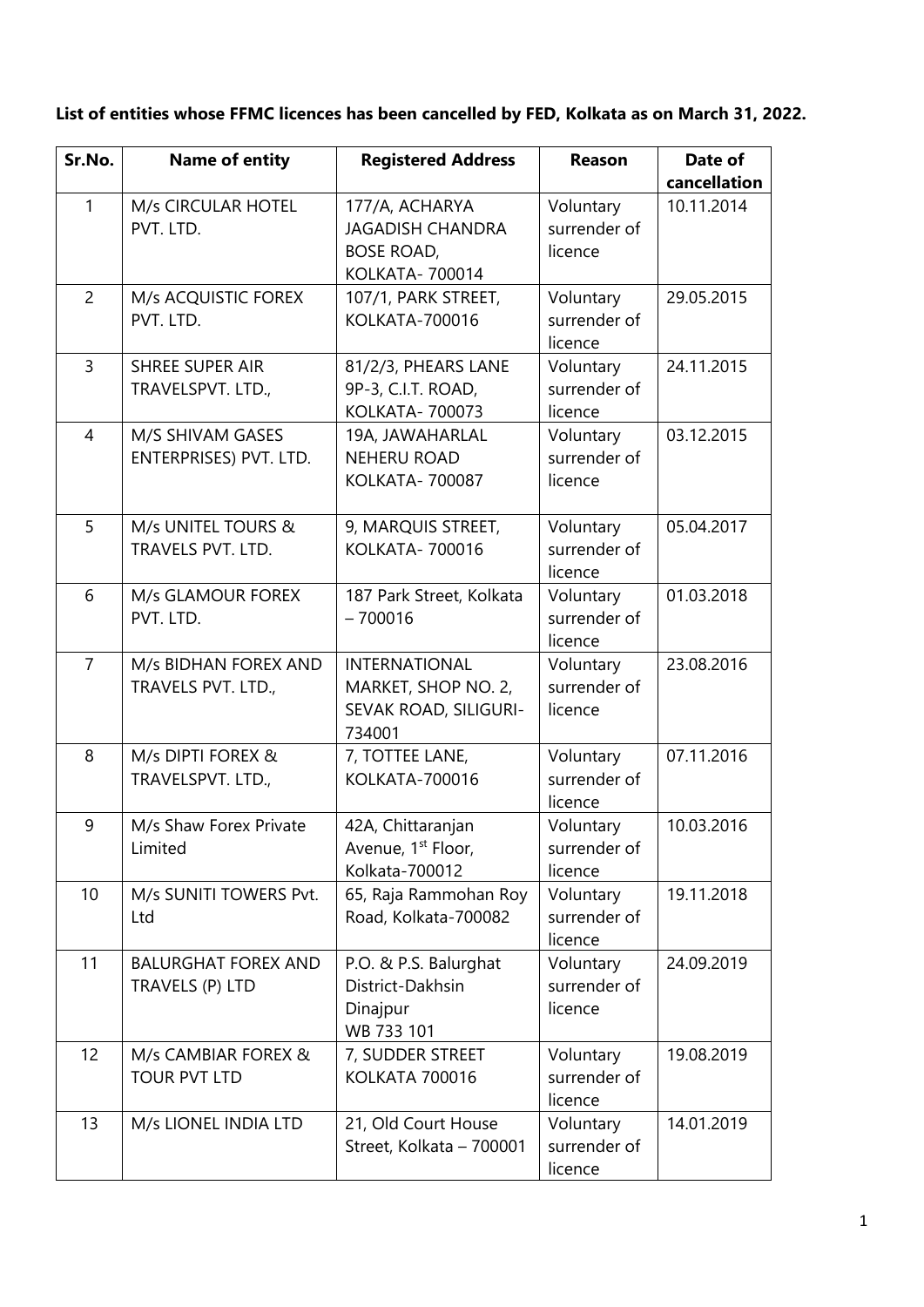| 14 | M/s RSTR FOREX &<br>TRAVELS PVT. LTD.                          | Doltala, Dakshin Para,<br>P.O. Ganga Nagar,<br>Madhyam Gram, N. 24<br>Parganas, W.B. - 700132                               | Voluntary<br>surrender of<br>licence | 14.01.2019 |
|----|----------------------------------------------------------------|-----------------------------------------------------------------------------------------------------------------------------|--------------------------------------|------------|
| 15 | M/s MAHAJAN FOREX<br>PVT. LTD                                  | 26/2B, Rafi Ahmed<br>Kidwai Road, Kolkata -<br>700016                                                                       | Voluntary<br>surrender of<br>licence | 07.03.2019 |
| 16 | M/s SMART FOREIGN<br><b>EXCHANGE PVT LTD.</b>                  | 75/C, Park Street,<br>Ground Floor,<br>Kolkata - 700 016                                                                    | Voluntary<br>surrender of<br>licence | 24.09.2019 |
| 17 | M/s City Express Forex<br>Money Transfer Pvt. Ltd              | 1A, East India House,<br>20B, Abdul Hamid Street<br>Kolkata- 700069                                                         | Voluntary<br>surrender of<br>licence | 28.11.2019 |
| 18 | M/s Altra Forex & Travels<br>Pvt. Ltd                          | 2F, Marquis Street<br>Kolkata- 700069                                                                                       | Voluntary<br>surrender of<br>licence | 20.12.2019 |
| 19 | M/s S&G holidays Pvt.<br>Ltd.                                  | 15, Moulana Abul Kalam<br>Azad Road<br>Howrah - 711101                                                                      | Voluntary<br>surrender of<br>licence | 19.08.2020 |
| 20 | M/s STARMAX FOREX<br>AND TRAVELS PVT. LTD.                     | 3B, Chowringhee Lane<br><b>Ground Floor</b><br>Kolkata - 700016                                                             | Voluntary<br>surrender of<br>licence | 09.11.2020 |
| 21 | M/s VICKY TOURISM PVT.<br>LTD.                                 | PLOT NO. - 194, BLOCK-<br><b>B, LAKE TOWN</b><br>KOLKATA - 700089                                                           | Voluntary<br>surrender of<br>licence | 11.01.2021 |
| 22 | M/s AAWR FOREX PVT.<br>LTD.                                    | 25A, CAMAC STREET,<br><b>VARDAAN MARKET</b><br>SHOP No. - S/222D, 2ND<br><b>FLOOR</b><br>KOLKATA- 700016                    | Voluntary<br>surrender of<br>licence | 21.08.2021 |
| 23 | M/s AFTAB FOREX AND<br>TRRAVELS PVT, LTD.                      | 7, TOTTEE LANE<br>KOLKATA - 700016                                                                                          | Voluntary<br>surrender of<br>licence | 21.08.2021 |
| 24 | M/s ANIMA TOUR AND<br><b>TRAVELS PRIVATE</b><br><b>LIMITED</b> | 18, MIRZA GALIB<br>STREET, 3RD FLOOR,<br>KOLKATA - 700016                                                                   | Voluntary<br>surrender of<br>licence | 21.08.2021 |
| 25 | M/s OTT TRAVELS PVT.<br>LTD.                                   | <b>ANNAPURNA</b><br>APARTMENT, GROUND<br><b>FLOOR, 68,</b><br><b>BALLYGUNGE CIRCULAR</b><br><b>ROAD</b><br>KOLKATA - 700019 | Voluntary<br>surrender of<br>licence | 18.11.2021 |